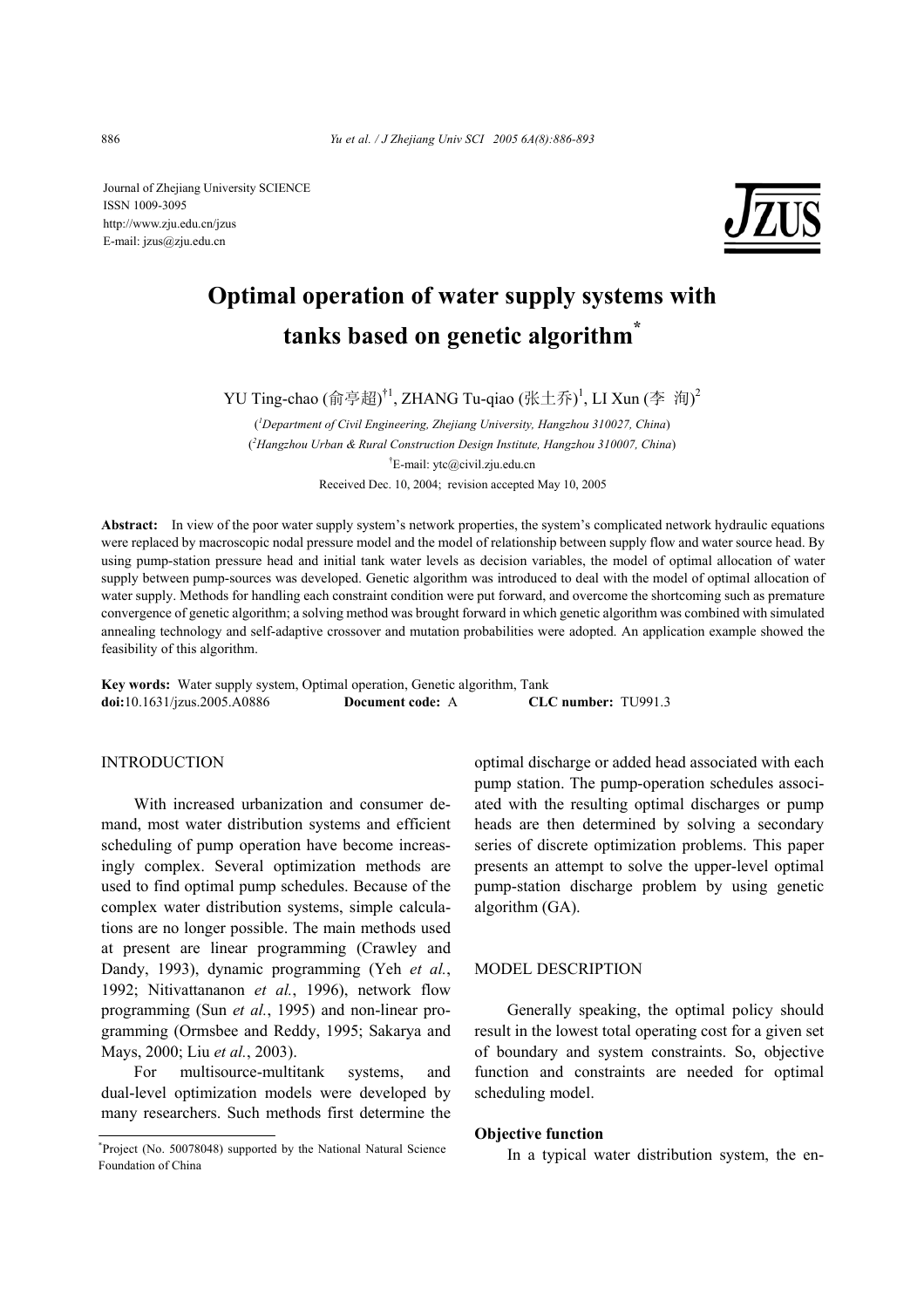ergy-consumption cost incurred by the pumping facility depends on the rate at which water is pumped, the associated pump head, the duration of pumping, and the unit cost of electricity. Mathematically the objective function may be expressed as

$$
F_1 = \sum_{i=1}^{I} \sum_{t=1}^{T} (ER_{it})CQ_{it}(HS_{it})
$$
 (1)

where  $F_1$  is total energy cost to be minimized; *I* is number of pump-stations; *T* is number of time intervals which constitute the operating horizon;  $ER_{it}$  is electric rate of pump-station *i* during time period *t*; *C*  is conversion coefficient;  $Q_{it}$  and  $HS_{it}$  are discharge and pressure head of pump-station *i* during time period *t*.

For a given network configuration, when nodal demand, the pressure head associated with each pump-station and each tank are given, the discharge of each pump station and each tank can be obtained by satisfying the conservation of mass and conservation of energy, which are defined as the hydraulic equilibrium equations, whose solutions require knowledge of the topology relation of pipe network, pipe diameter, pipe length, pipe material and nodal demand. Based on the current foundation conditions, it is difficult to obtain the values for the topology relation and basic parameters of some pipe networks, especially because of the limitations of monitor equipment condition, the nodal demand cannot be dynamically acquired accurately, the method of adopting microcosmic model can hardly satisfy the demands of optimal scheduling of water supply system in China now. On the other hand, the hydraulic equilibrium equations include a series of nonlinear equations whose solution, for large-scale water supply network, involves much calculation time. Consequently, we adopt macroscopic model, i.e. nodal pressure macroscopic model and the model of the relationship between water supply flow and head of water source, to replace the cumbersome hydraulic equilibrium equations. Based on Support Vector Machine (SVM) approach (Yu, 2004), the macroscopic model can be expressed as

$$
Q_{ii} = f_i(HS_{1t}, \cdots, HS_{1t}, HR_{1t}, \cdots, HR_{St}, Q_{Dt}),
$$
  
\n $i = 1, \cdots, I \text{ and } t = 1, \cdots, T$  (2)

$$
QR_{st} = f'_s (HS_{1t}, \cdots, HS_{1t}, HR_{1t}, \cdots, HR_{St}, Q_{Dt}),
$$
  

$$
s = 1, \cdots, S \text{ and } t = 1, \cdots, T
$$
 (3)

where *HRst* is water level of tank *s* during time period *t*; *S* is number of tanks;  $Q_{Dt}$  is total water demand of system during time period  $t$ ;  $QR_{st}$  is flow to or from tank *s* during time period *t*.

In addition, tank level is updated through Eq.(4)

$$
HR_{s(t+1)} = HR_{st} + \frac{QR_{st}}{A_{st}} \Delta T,
$$
  

$$
s = 1, \cdots, S \text{ and } t = 1, \cdots, T
$$
 (4)

where  $A_{st}$  is area of tank *s* during time period *t*;  $\Delta T$  is length of time period.

## **Constraints**

(1) Consider the constraint conditions for daily water supply capability of each pump station

$$
\sum_{i=1}^{T} Q_{ii} \leq Q_{\max i}, \ i = 1, 2, \cdots, I \tag{5}
$$

where  $Q_{\text{max}i}$  is maximum allowable flow of pump station *i* in one day.

(2) Ensure water pressure at each node within the scope of technical demand so that

$$
H_{\min j_l} \le H_{jt} \le H_{\max j_l}, \ j = 1, 2, \cdots, N, \ t = 1, 2, \cdots, T \ (6)
$$

where  $H_{\text{minjt}}$  and  $H_{\text{maxjt}}$  are maximum and minimum allowable pressure head at nodal *j*; *N* is number of nodes. The node pressure  $H_{it}$  can be obtained by establishing network behavior model (Yu *et al.*, 2005):

$$
H_{jt} = f''_j(HS_{1t}, \cdots, HS_{1t}, Q_{1t}, \cdots, Q_{1t}, HR_{1t}, \cdots, HR_{St}),
$$
  
\n
$$
j = 1, 2, \cdots, N; \ t = 1, 2, \cdots, T
$$
 (7)

## (3) Bound constraints of tank level

$$
HR_{\min st} \le HR_{st} \le HR_{\max st}, \quad s = 1, 2, \cdots, S; t = 1, 2, \cdots, T
$$
\n(8)

The maximum allowable water level *HR*max*st* will normally be the top of the tank, the minimum allow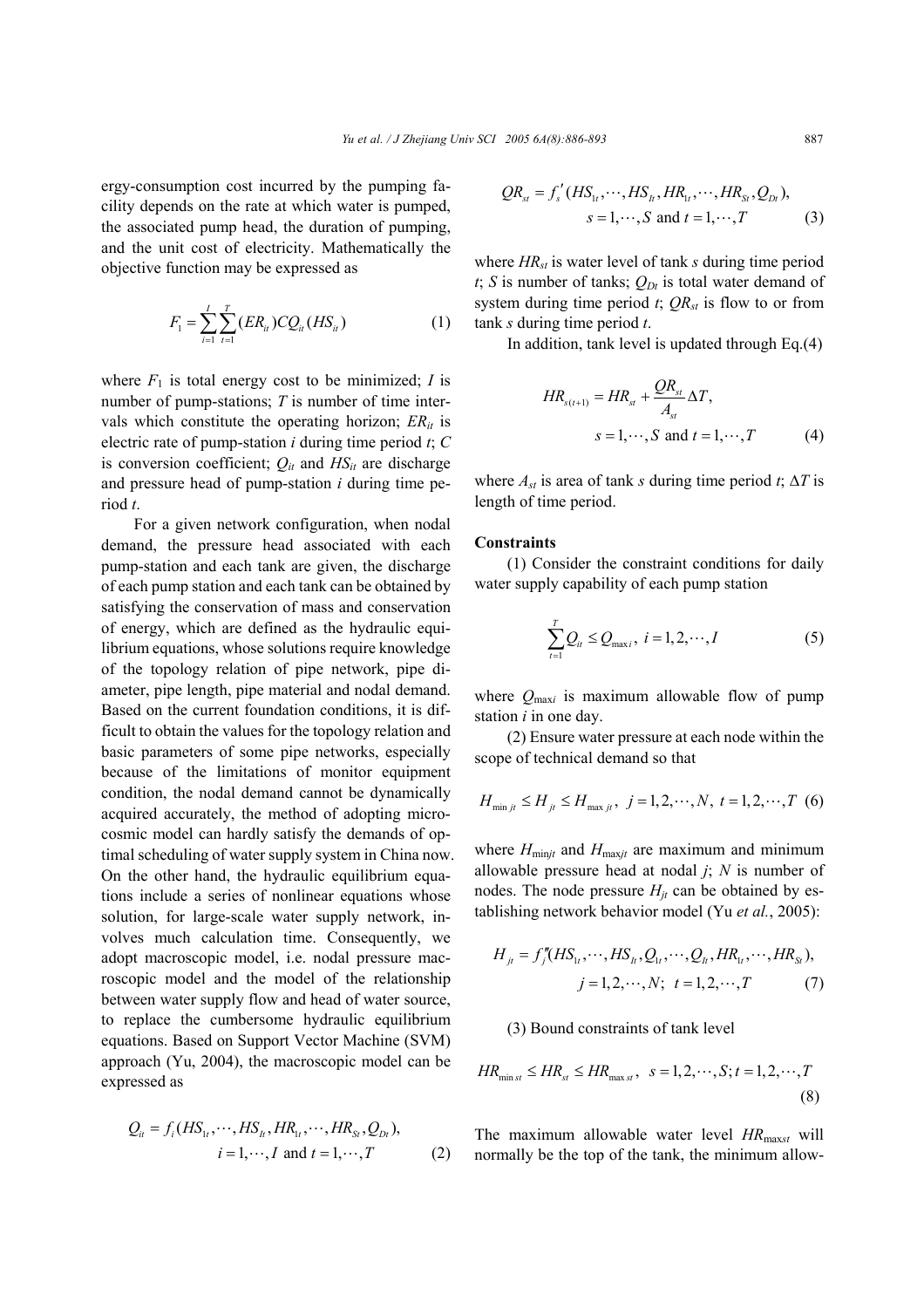able water level *HR*min*st* will normally be somewhere above the tank bottom in order to provide some residual storage for potential fire suppression activities.

In addition to these normal tank level constraints, most optimal control policies are constructed to result in a set of tank trajectories that begin and end at specified target elevations. In most cases the beginning and ending levels will be the same. For such an operating strategy the following additional tank level constraints would be required:

$$
HR_{s1} - e_s \le HR_{sT} \le HR_{s1} + e_s, \ \ s = 1, 2, \cdots, S \tag{9}
$$

where  $e_s$  is allowable water level offset.

Thus it can be seen that when  $HR_{s1}$  and  $HS_{it}$  are determined, other variables can be solved uniquely by Eqs. $(2)$ ,  $(3)$ ,  $(4)$ ,  $(7)$ . Therefore the model of optimal allocation of water supply between pump-sources can be generalized as:

$$
\min \ F(HR_{s1}, HS_{it}) \tag{10.1}
$$

s.t. 
$$
g(HR_{s1}, HS_{it}) \le 0
$$
 (10.2)

Genetic algorithms are search methods based on the mechanics of natural selection and natural genetics, combining an artificial survival of the fittest with genetic operators abstracted from nature (Goldberg, 1989). Genetic algorithms differ from other search techniques in that they search among a population of points and use probabilistic rather than deterministic transition rules. As a result, genetic algorithm searches more globally and efficiently, and is a promising method for solving problems with complicated constraints and multiple objectives, and so, was adopted in this paper to solve optimal operating model.

## GENETIC ALGORITHM FOR OPTIMAL OPER-ATING MODEL

During applying of GA, how to express the decision variables of optimal operation for water supply system as GA chromosomes, how to select a fitness function and how to design genetic operators are the keys to success in applying GA for optimizing strategy of water supply system.

The following section describes the application of GA to optimal operation of large-scale water supply system and discusses the possibilities of improving their performance with an example.

Fig.1 shows the hypothetical water distribution system composed of two pump stations and one tank. The total water demand was  $50000 \text{ m}^3/\text{d}$ . The maximum hourly node demand of the pipe network is shown in Table 1, all junctions have the same demand pattern factor listed in Table 2. With allowance for deposit water for accidents or fires, the cylindrical water tank with cross-sectional area of 1153.85  $m^2$ ,



**Fig.1 Hypothetical water distribution system**

**Table 1 The maximum hourly node demand of pipe network**

| Node code | Water<br>demand $(L/s)$ |    | Water<br>demand $(L/s)$ |  |  |
|-----------|-------------------------|----|-------------------------|--|--|
|           | 36.2                    |    | 198.7                   |  |  |
| 2         | 36.8                    |    | 66.1                    |  |  |
| 3         | 82.5                    |    | 50.6                    |  |  |
|           | 36.4                    | 10 | 43.2                    |  |  |
|           | 48.7                    | 11 | 105.8                   |  |  |
|           | 81.5                    | 12 | 35.5                    |  |  |

#### **Table 2 Demand factor**

| Node code      | Demand<br>fator $(\% )$ | Node code | Demand<br>fator $(\% )$ |  |
|----------------|-------------------------|-----------|-------------------------|--|
| 1              | 2.53                    | 13        | 5.09                    |  |
| $\overline{c}$ | 2.54                    | 14        | 4.81                    |  |
| 3              | 2.50                    | 15        | 4.99                    |  |
| 4              | 2.53                    | 16        | 4.70                    |  |
| 5              | 2.57                    | 17        | 4.62                    |  |
| 6              | 3.09                    | 18        | 4.97                    |  |
| 7              | 5.31                    | 19        | 5.18                    |  |
| 8              | 4.92                    | 20        | 4.98                    |  |
| 9              | 5.17                    | 21        | 4.39                    |  |
| 10             | 5.10                    | 22        | 4.17                    |  |
| 11             | 5.21                    | 23        | 3.12                    |  |
| 12             | 5.21                    | 24        | 2.48                    |  |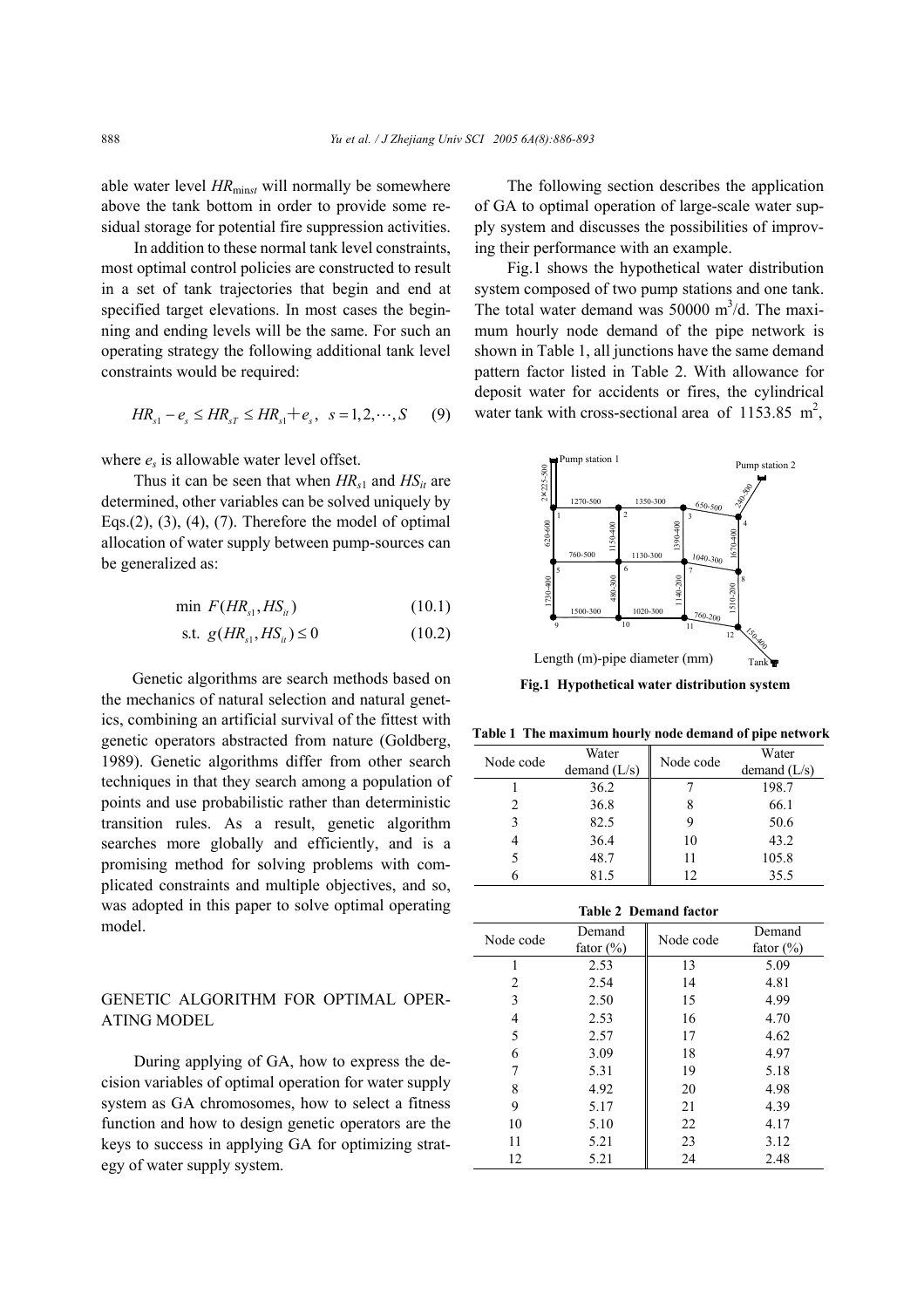bottom height of 27.4 m, adjustable capacity of 1730.775  $m<sup>3</sup>$ , had allowable minimum and maximum water levels of 27.4 and 28.9 m.

## **Coding**

Implementation of a genetic algorithm begins with coding decision variables as chromosomes. As mentioned above,  $HR_{s1}$  and  $HS_{it}$  are taken as decision variables so the genetic algorithm must code these variables into a binary string. As for examples, each continuous variable  $HS_{it}$  is represented by a nine-bit binary sub-string,  $HR_{s1}$  is represented by an eight-bit binary sub-string, and the chromosome string total length is 440 bits. The previous eight bits represent *HRs*1 (the initial tank level), in the next 18 bits, the former nine bits and the latter nine bits represent the pressure heads of pump-station 1 and pump-station 2 at the first time period respectively; the ordinal next 18 bits represent the pressure heads of the two pump-stations at each time period; there are 24 time periods altogether.

The maximum and minimum pressure heads provided by the lower-level optimal pumps scheduling should be considered in the value scope of pressure head of pump-stations, and according to the limits of pressure head of each pump, 29.5≤*HS*1*t*≤48.5 and 28≤*HS*1*t*≤42 can be obtained. Therefore the coding discrete precisions are  $\Pi$ =(48.5–29.5)/(2<sup>9</sup>–1)= 0.0372 m and  $\Pi$ =(42–28)/(2<sup>9</sup>–1)=0.0274 m respectively. The initial tank level range is 27.4≤*HS*11≤28.9, so its coding discrete precision is  $\Pi$ =(28.9–27.4)/  $(2<sup>8</sup>-1)=0.005882$  m, which can satisfy the needs of proper scheduling.

#### **Handling of constraints and calculation of fitness**

The key to applying genetic algorithm to the problem of constraining optimization is the handling of constraints. Suppose the solution is obtained for problem without constraint, then the value of the objective function is calculated during the search process, and constraints are checked for violation. No violation indicates that it is a feasible solution, and then fitness is chosen for it according to the objective function; else, it is an infeasible solution, with zero fitness value. Except for some simple boundary constraints, such treatment is impractical in fact, since it is hard to find a feasible solution, so that some information is needed to be found from infeasible solutions. Therefore, the method of penalty function is used for incorporating constraints into the fitness function in this paper.

According to the coded scope of initial tank level, the levels at later time are calculated by Eq.(4), if the levels calculated are more than the maximum allowable level of 28.9 m, then 28.9 m is taken, and if it is less than the minimum allowable level of 27.4 m, then 27.4 m is taken.

Converting the constraint Eq.(5) of daily water supply capability of each pump station to objective:

$$
f_{2i} = \begin{cases} 0, & \sum_{t=1}^{T} Q_{it} \leq Q_{\text{max }i} \\ \left(\sum_{t=1}^{T} Q_{it} - Q_{\text{max }i}\right) / Q_{\text{max }i}, \sum_{t=1}^{T} Q_{it} > Q_{\text{max }i} \end{cases}
$$
(11)  

$$
F_{2} = \sum_{t=1}^{I} f_{2i} \qquad (12)
$$

Converting the constraint Eq.(6) of node pressure to objective:

$$
f_{3ji} = \begin{cases} (H_{\min j_l} - H_{jt})/(H_{\max j_l} - H_{\min j_l}), & H_{jt} < H_{\min j_l} \\ 0, & H_{\min j_l} \le H_{jt} \le H_{\max j_l} \\ (H_{jt} - H_{\max j_l})/(H_{\max j_l} - H_{\min j_l}), & H_{jt} > H_{\max j_l} \end{cases}
$$
(13)

$$
F_3 = \sum_{j=1}^{N} \sum_{t=1}^{T} f_{3jt}
$$
 (14)

In Eq.(13),  $H_{\text{max}}/H_{\text{min}}$  is taken as denominator, which will remove the impact of different dimensional units and convert multiple objectives to simple objective.

Converting the constraint Eq.(9) to objective:

$$
f_{4s} = \begin{cases} 0, & |HRE_s - HR_{sT}| \le e_s \\ |HRE_s - HR_{sT}| - e_s, & |HRE_s - HR_{sT}| > e_s \end{cases}
$$
 (15)  

$$
F_4 = \sum_{s=1}^{S} f_{4s}
$$
 (16)

After the above treatment of constraints, the operating model will have been converted into a non-restraint multi-objective optimization problem with four objectives. Simple multiplication method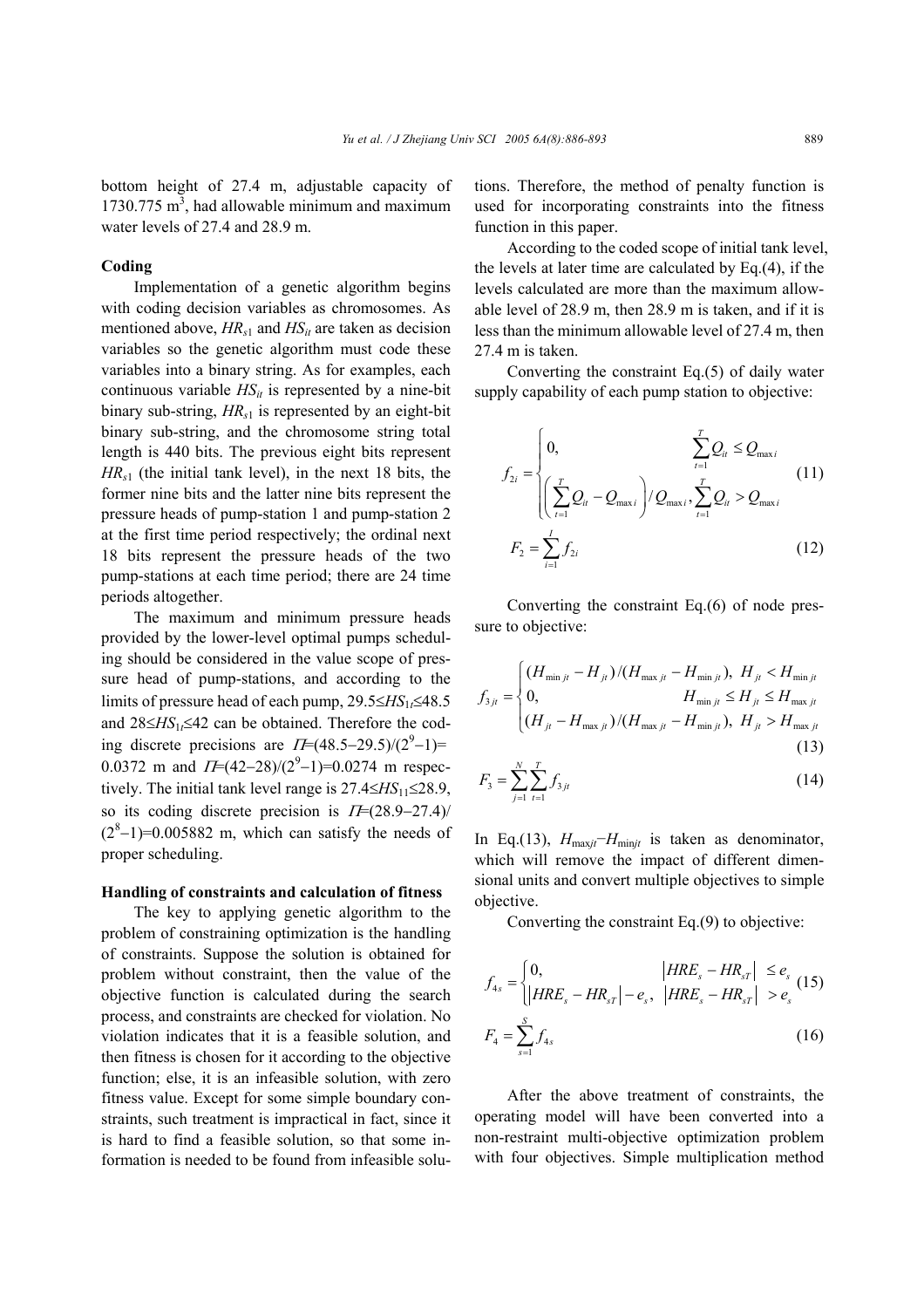can be adopted to transform multiple objectives into simple objective. Then the problem is changed into the minimum problem without constraint.

$$
\min \ F = (\delta + F_1)(1 + F_3)(1 + F_4) \tag{17}
$$

where  $\delta$  is constant, whose function is to prevent each penalty item from losing function when  $F_1$  is zero.

During the evolutionary process, GA does not require derivative information or other supplementary knowledge; only the objective function and corresponding fitness levels influence the search directions. Therefore, the selection of fitness function is very important, and will influence directly the convergence time of GA and whether the optimal solution can be found. The object function *F* is a function seeking for minimum value, and here it is converted to seek for maximum value:

$$
Fit= C/F
$$
 (18)

where  $C$  is constant. When Eq.(18) is used to calculate fitness value, it is found that the individuals of maximum fitness occupy more than 90% of total individuals after no more than ten evolutionary generations because individual difference is large during the early stage of operation. When classical roulette wheel selection is adopted, the offspring population is proportional to the fitness of paternal individuals, so in the early stage some very good individuals are prone to overflow the whole population, which will lead to premature convergence. In the latter stage of the genetic algorithm, the population tends to be homogeneous, when excellent individuals are producing offspring, their predominance is not obvious, and so the evolution of population stalls. In this paper, the principle of simulated annealing introduced, and fitness scaling is as Eqs. $(19)$  and  $(20)$ :

$$
Fit_{k} = \frac{e^{Fit_{k}/T}}{\sum_{k=1}^{K} e^{Fit_{k}/T}}
$$
 (19)

$$
T = T_0(0.99^{1/g})
$$
 (20)

where  $Fit<sub>k</sub>$  is fitness of  $k$  individual, which can be obtained by using Eq.(18); *K* is size of population; *g* is evolutionary generations;  $T$  is temperature;  $T_0$  is initial temperature. In Eqs.(19) $\sim$ (20), when the temperature is high (the early stage of genetic algorithm), the best individuals have lower reproduction probability than they should, and the worst ones have their probability increased. The resulting population is maintained to be more heterogeneous at the beginning of the algorithm, which decreases the risks to be trapped into a local optimum. Then, when the temperature decreases constantly, the scale factor is increased to ensure that the algorithm effectively converges.

#### **Crossover probability and mutation probability**

The scaling of fitness function is to ensure that the population has heterogeneous form reproduction behavior. While each individual has the same chromosome and be trapped into local optimization, no matter which scaling is chosen for fitness, it is impossible to produce new individuals and to jump out of local optimization. At this time, mutation probability must be increased properly for improving the ability of mutation operator to produce new individuals. In this paper, the adaptive strategy for updating  $P_c$  and  $P_m$  developed by Wang and Cao (2002) was adopted:

$$
P_c = \begin{cases} P_{c1} - \frac{(P_{c1} - P_{c2})(Fit_c - Fit_{avg})}{Fit_{max} - Fit_{avg}}, & Fit_c \ge Fit_{avg} \\ P_{c1}, & Fit_c < Fit_{avg} \end{cases}
$$
  

$$
P_m = \begin{cases} P_{m1} - \frac{(P_{m1} - P_{m2})(Fit_m - Fit_{avg})}{Fit_{max} - Fit_{avg}}, & Fit_m \ge Fit_{avg} \\ P_{m1}, & Fit_m < Fit_{avg} \end{cases}
$$

where  $P_{c1}$ ,  $P_{c2}$ ,  $P_{m1}$  and  $P_{m2}$  are constants less than 1.0, and  $P_{c1} > P_{c2}$ ,  $P_{m1} > P_{m2}$ ; *Fit<sub>c</sub>* is larger fitness values of the individuals selected for crossover;  $Fit<sub>m</sub>$  is fitness of the *m*th chromosome to which the mutation with probability  $P_m$  is applied.

#### **Genetic operators**

Besides roulette wheel selection, an elitist selection procedure is used in this application. In the elitist procedure, the fittest individual in a population always survives with probability one. The crossover and mutation operators are the same as those in the simple genetic algorithm (SGA) described by Goldberg (1989).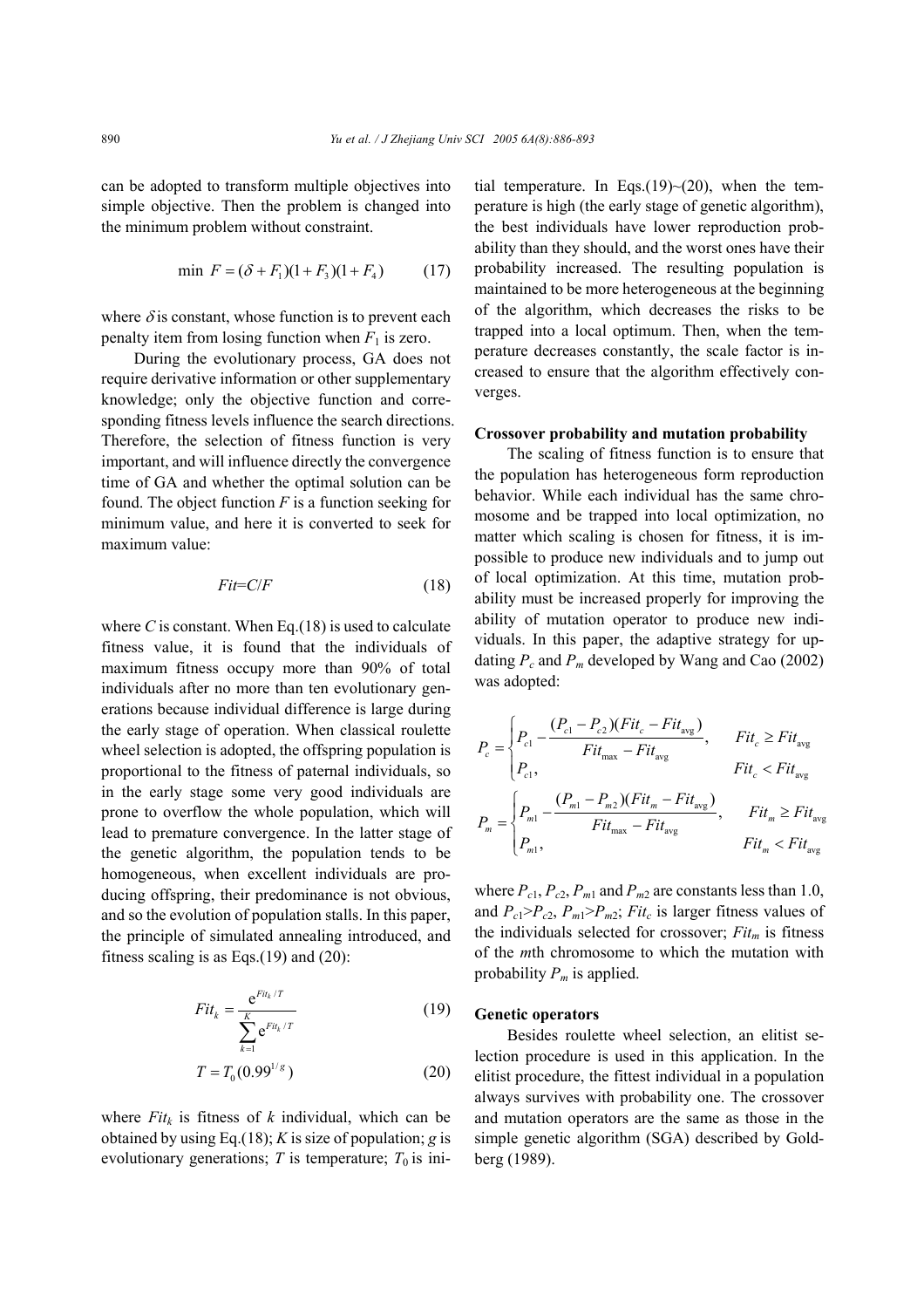## EXAMPLE RESULTS

The calculation was conducted over 24 h using discrete time intervals of 1 h. Two instances of electrical rate were considered. One was a constant 0.514 Yuan/(kW⋅h) at each time period, the other one was varied under a time of use schedule, in which electrical rate was 0.308 Yuan/(kW⋅h) at time periods of 1~7, 11~12 and 22~24, 0.679 Yuan/(kW⋅h) at time periods of 8~10, 13~18 and 22, 0.924 Yuan/(kW⋅h) at time periods of 19~20. The constraints of daily water supply capability were not considered.  $H_{\text{minif}}$ =24 m,  $H_{\text{max}j\bar{\tau}} = 50 \text{ m}, \quad \hat{\sigma} = 100, \quad C = 10^6, \quad P_{c1} = 0.9, \quad P_{c2} = 0.6,$  $P_{m1}$ =0.1,  $P_{m2}$ =0.001,  $T_0$ =10, *K*=100, and the evolution generations=1500. The optimal operation strategies under two instances of electrical rate were calculated respectively. The optimal pressure heads and discharges of two pump stations are listed in Table 2; Fig.2 shows global water demand and total water supply of two pump stations; Fig.3 shows the optimal

tank water level trajectory; Figs.4 and 5 show pressure head of nodes.

From Figs.2 and 3, when electricity rate is variable, since time from 1 to 7 is at period of lower electricity rate, water supply is greater than water demand, so the tank water level rises quickly. At the time period of higher electricity rate from 8 to 10, water supply is less than water demand, and the tank supplies insufficient water. At the time of lower electricity rate from 11 to 12, because water demand is very large at this period and a high water level has been maintained in the tank, if the tank water level must be increased, the pump stations should provide water flow larger than water demand. However, for a certain distribution network, the system head loss increases with increase of water supply, so the tank does not store water like it does at the time period of lower electricity rate from 1 to 7 with low water demand, neither does it use a great deal of water in the tank like it does at the time period of higher electricity

**Table 3 Optimal values of pressure heads and discharges of two pump stations** 

| Time<br>period          | Pump station 1            |                |                           | Pump station 2 |                           |                |                           |                |
|-------------------------|---------------------------|----------------|---------------------------|----------------|---------------------------|----------------|---------------------------|----------------|
|                         | Constant electricity rate |                | Variable electricity rate |                | Constant electricity rate |                | Variable electricity rate |                |
|                         | $HS_{1t}$ (m)             | $Q_{1t}$ (L/s) | $HS_{1t}$ (m)             | $Q_{1t}$ (L/s) | $HS_{2i}(m)$              | $Q_{2j}$ (L/s) | $HS_{2t}(m)$              | $Q_{2t}$ (L/s) |
| 1                       | 37.2                      | 170.3          | 46.5                      | 414.4          | 40.8                      | 260.4          | 34.3                      | 17.1           |
| $\overline{\mathbf{c}}$ | 38.9                      | 244.6          | 43.7                      | 406.8          | 38.7                      | 175.4          | 30.6                      | 0.0            |
| 3                       | 35.3                      | 233.0          | 39.5                      | 260.5          | 35.5                      | 178.3          | 38.8                      | 167.7          |
| 4                       | 37.0                      | 147.7          | 45.4                      | 382.0          | 41.8                      | 282.3          | 36.0                      | 52.9           |
| 5                       | 35.5                      | 229.3          | 35.3                      | 307.9          | 36.0                      | 192.3          | 31.0                      | 98.0           |
| 6                       | 39.0                      | 274.0          | 46.8                      | 373.6          | 39.8                      | 234.8          | 41.8                      | 153.5          |
| 7                       | 48.0                      | 593.9          | 37.5                      | 481.1          | 35.3                      | 219.2          | 34.8                      | 296.4          |
| 8                       | 30.8                      | 344.5          | 31.2                      | 393.1          | 34.7                      | 362.3          | 32.0                      | 301.3          |
| 9                       | 30.8                      | 341.9          | 39.5                      | 490.4          | 36.9                      | 405.9          | 35.4                      | 279.0          |
| 10                      | 40.1                      | 473.5          | 47.0                      | 545.0          | 37.6                      | 296.3          | 38.8                      | 250.8          |
| 11                      | 48.4                      | 620.6          | 42.8                      | 530.0          | 31.2                      | 165.6          | 35.8                      | 258.9          |
| 12                      | 38.9                      | 462.8          | 44.5                      | 498.8          | 37.8                      | 317.8          | 41.9                      | 312.6          |
| 13                      | 40.1                      | 463.5          | 32.0                      | 374.5          | 38.7                      | 310.4          | 35.0                      | 361.8          |
| 14                      | 34.9                      | 360.1          | 36.2                      | 436.6          | 38.0                      | 356.7          | 34.1                      | 274.1          |
| 15                      | 31.0                      | 382.6          | 48.4                      | 599.5          | 32.7                      | 328.2          | 32.4                      | 167.3          |
| 16                      | 31.1                      | 418.7          | 35.4                      | 436.0          | 28.7                      | 239.3          | 32.5                      | 253.1          |
| 17                      | 36.9                      | 416.0          | 36.5                      | 455.6          | 36.6                      | 299.2          | 31.3                      | 222.4          |
| 18                      | 45.0                      | 507.6          | 47.0                      | 515.5          | 39.8                      | 271.0          | 41.3                      | 270.7          |
| 19                      | 32.0                      | 450.8          | 33.1                      | 469.7          | 30.1                      | 278.4          | 29.6                      | 260.2          |
| 20                      | 45.4                      | 559.7          | 44.4                      | 479.2          | 33.4                      | 197.3          | 41.4                      | 290.9          |
| 21                      | 44.8                      | 482.7          | 33.6                      | 431.0          | 37.7                      | 213.8          | 28.3                      | 189.6          |
| 22                      | 40.0                      | 399.4          | 42.0                      | 452.5          | 38.6                      | 258.6          | 36.0                      | 204.4          |
| 23                      | 44.1                      | 437.7          | 38.9                      | 295.6          | 32.7                      | 70.5           | 39.0                      | 218.8          |
| 24                      | 37.5                      | 186.4          | 38.5                      | 241.0          | 40.0                      | 237.7          | 38.6                      | 183.1          |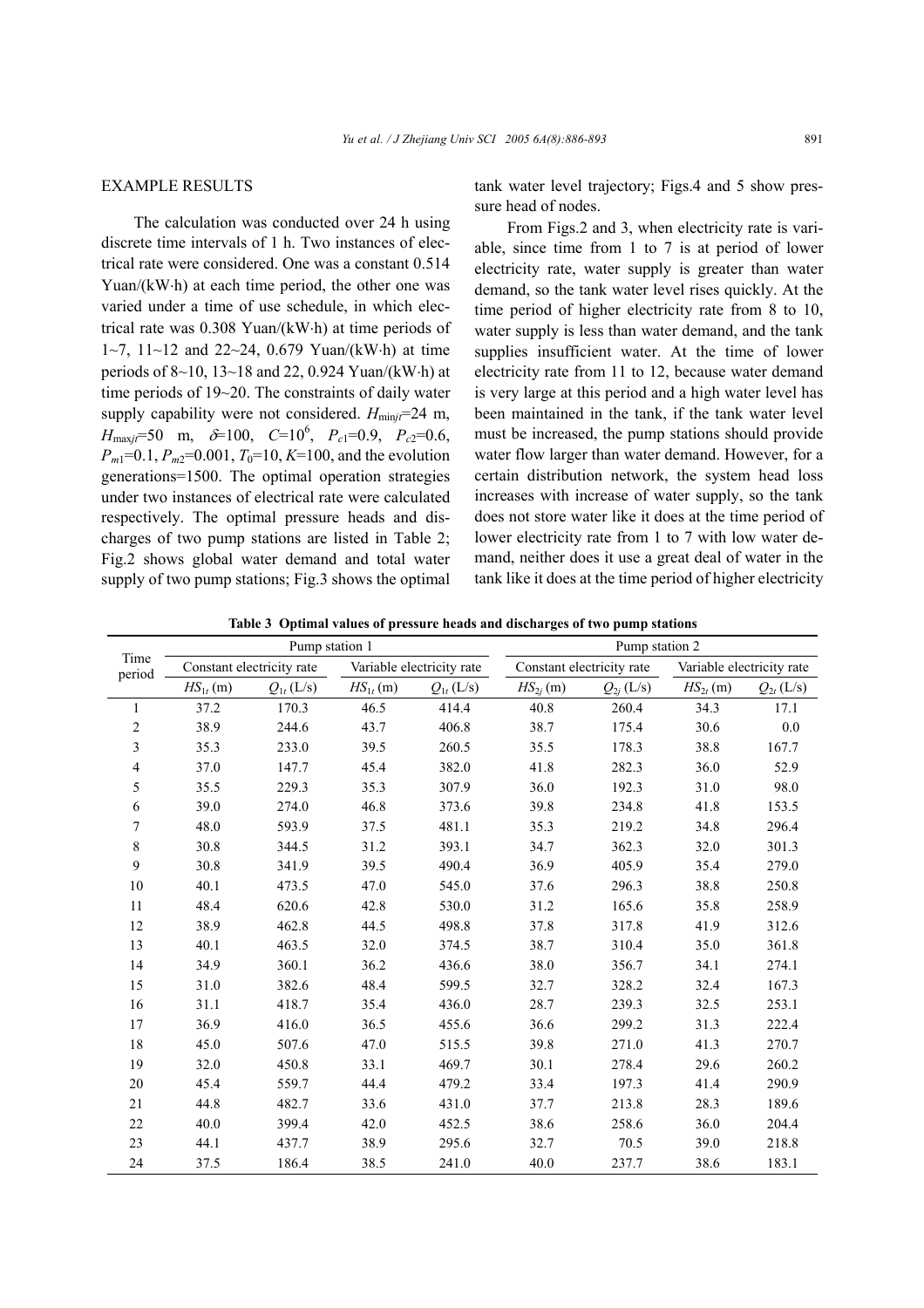

**Fig.2 Comparison of water demand and total water supply of two pump stations under two electricity rates** 



**Fig.4 Pressure head of nodes under constant-electricityrate** 

rate from 8 to 10, the water supply is almost equal to water demand. At the time period of lower electricity rate from 13 to 18, almost like the time period of lower electricity rate from 8 to 10, water supply of the pump station is less than water demand, the tank water level declines. But this time period, the magnitude of water demand should be considered also. When water demand is low, since system head loss is relatively low, water in the tank should be used as little as possible, so it can be used at higher electricity rate period with high water demand. The time period from 16 to 17 is just this kind of period. At the time period of peak electricity rate from 18 to 21, because the tank water level decreases to the lowest level, the water supply of the pump station is equal to the water demand of the pipe network. At the time period of lower electricity rate from 22 to 24 with low water demand, like the time period from 1 to 7, the tank water level increases to the water level at the first time period.

When electricity rate is constant, only variation of water demand needs to be considered for pump station water supply and tank water level. During time periods with low water demand, as the head loss of the



**Fig.3 Optimal tank level under two electricity rates**



**Fig.5 Pressure head of nodes under variable-electricityrate** 

pipe network is small, the pump station should supply more water, so water level rises, like in the time periods of 1~7 and 22~24. During time periods with high water demand, the pump station and tank supply water together, in order to avoid overlarge pipeline flow causing large head loss of the entire pipe network when water supplied by the pump stations only, like that in the time periods 7~13.

At the same time, under the two electricity rate instance, the allowable minimum and maximum head constraints also take effect. When tank pressure head is greater than zero, the constraint conditions of the minimum and maximum head are both not-active constraints. Only when the reservoir level is zero, the constraint of allowable minimum head of some nodes become active constraints. Under constant-electricity-rate, from Fig.4, the minimum head constraint of node 7 is active at time periods 16 and 19, while the minimum head constraint of node 12 become active constraint at time period 17 because two pump-stations have different combination of water supply when the system has different water demand. Under variable-electricity-rate, the minimum head